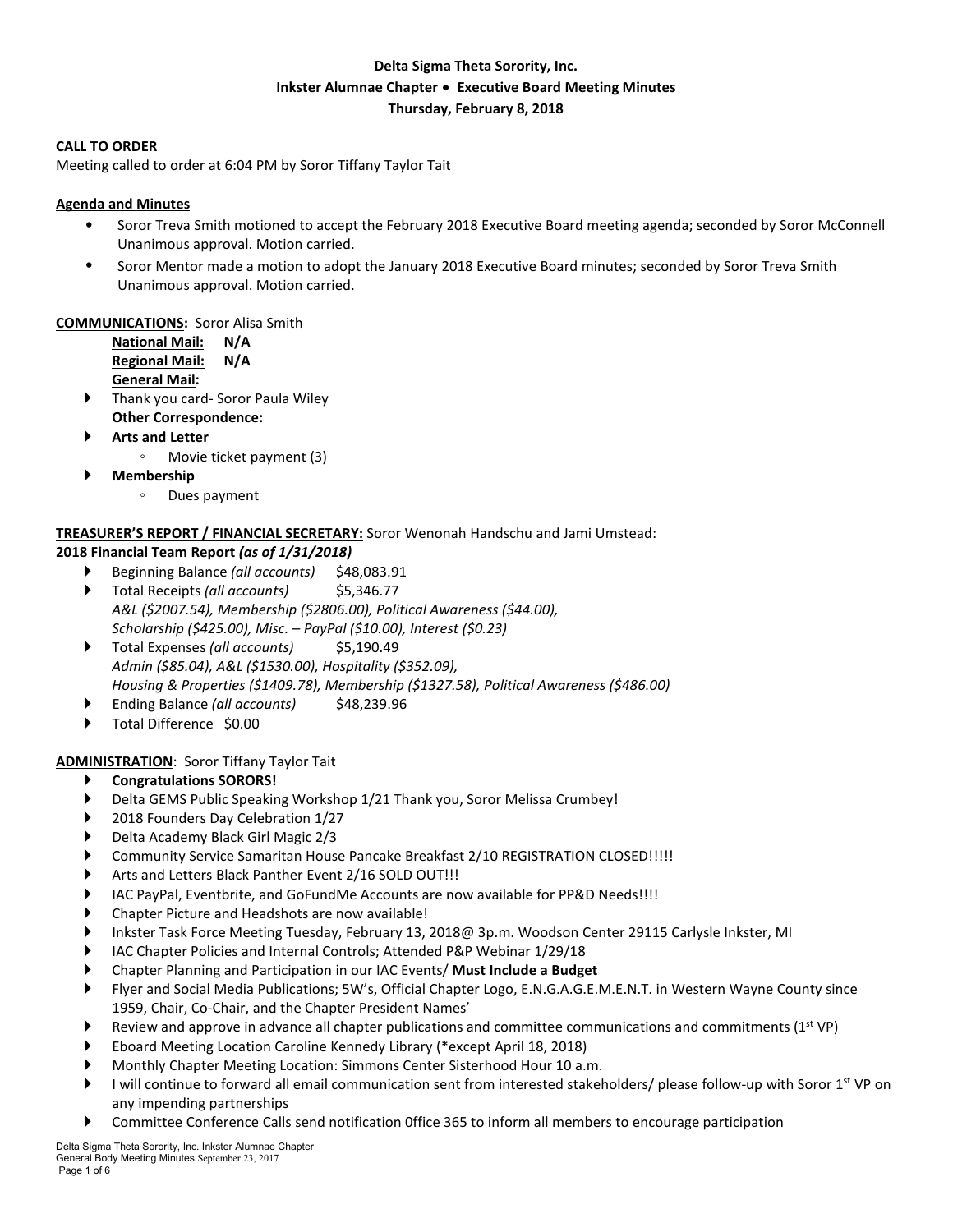(Spam Attack 2) Complete 2018 Login of Office 365 account ict@inksterdeltas.org

## **National**

- Delta Days at the Nation's Capital Registration in now open
- **Collegiate Day**: Saturday, March 10, 2018 **Legislative Conference**: Saturday, March 10 Tuesday, March 13, 2017
- Online registration for the 28th Annual "Delta Days in the Nation's Capital" will open **Thursday, November 30, 2017 at 12:00 noon EST** and close **February 16, 2018 at 12:00 noon EST**, or **once capacity is reached.**
- **Announcing the Annual "Delta Days at the United Nations" Registration Information March 22nd -23rd, 2018** Registration is now open for **Delta Days at the United Nations**. To register for Delta Days at the United Nations, please visit our national website and log on to the **Sisters Only** portal and click on **events.**
- Delta Sigma Theta Sorority, Inc. is proud to announce its collaboration with the Black History Educational Network to support the 2018 Black History HBCU Calendar and Resource Guide. It includes Soror Beverly E. Smith, National President, as one of the trailblazers featured in the calendar. Visit http://blackhistoryhbcu.com/delta1/ to get your calendar online today!

## **Regional**

▶ 48<sup>th</sup> Regional Convention Cincinnati, Ohio August 16, 2018 Mark Your Calendar

# **UPCOMING EVENTS**

- Sat. 2/17 Delta GEMS Body Image Workshop, Inkster Preparatory Academy
- Sat. 2/23 Can You Spare the Time Bowling Fundraiser \$10-\$20 **All Are Welcome**
- March is Sisterhood Month Mark Your Calendar!!!
- MAY WEEK 14<sup>th</sup>- 20<sup>th</sup> 2018 Is Coming Mark Your Calendar!!!

## **PROGRAM PLANNING:** Soror Kennetha Mentor

- $\triangleright$  Committee chairs please make sure you complete the Demographics Form within 2 weeks of your events and submit to 1stvp@inksterdeltas.org.
- $\triangleright$  Committee chairs-now is the time to complete your Award submissions for the 2018 Regional Conference. The following categories include:
	- o *Alumnae Chapter of the Year*
	- o *Alumnae Soror of the Year*
	- o *Delta Dear of the Year*
	- o *Economic Development*
	- o *Educational Development*
	- o *International Awareness & Involvement*
	- o *Physical & Mental Health*
	- o *Political Awareness & Involvement*

## **MEMBERSHIP:** Soror Juanita Bell

### **Upcoming events:**

## **Sisterhood Scholarship and Service Bowling Fundraiser**

- Friday February 23, 2017
- Vision Lanes 38250 Ford Road Westland, MI
- 6:30 pm 9:30 pm
- \$20 for adults \$15 for youth ages  $10 17$  and \$10.00 for youth 9 and under
- Cost includes bowling, shoes, pizza and pop
- We will also have a 50/50 raffle
- \*\*sign-up sheet to work the door and sell raffle tickets\*\*
- This event is open to the public so bring your family and friends. This event will also be shared with the Ann Arbor and Detroit NPHC.
- **Sisterhood Social – Save the date!!!**
- For sisterhood month, we will gather together to socialize, enjoy food, fun, games, music and more!
- Saturday March 10, 2018
- Sheraton Detroit Metro Airport
- Romulus, MI
- Executive hospitality suite (floor TBD at check in)
- $\blacktriangleright$  4 pm until!
- Cost: \$25.00 each includes event bright fees.
- \*If you'd like a specialty beverage please feel free to bring it with you, however, water, juice/pop will be provided\*

### **Action Item:**

Delta Sigma Theta Sorority, Inc. Inkster Alumnae Chapter General Body Meeting Minutes September 23, 2017 Page 2 of 6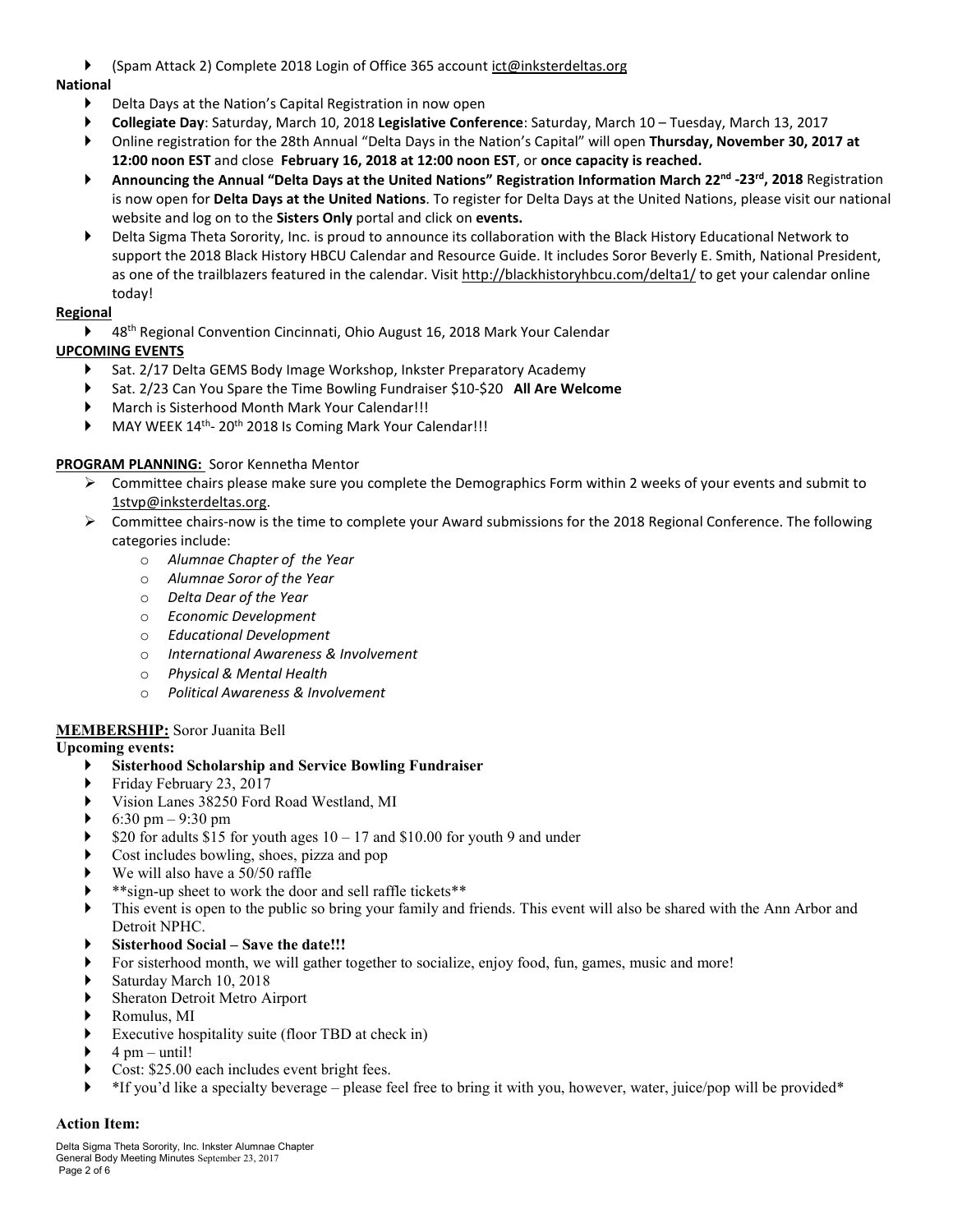### **The Reclamation Project**

"Calling all Deltas to the floor!! We got some here, and we need some more!"

The Reclamation Project is a subcommittee of the National Membership Services Committee. Over the next two years, they will be working to create innovative and sustainable initiatives with individual Sorors, through chapter, regional, and national initiatives to achieve our reclamation goal. Our immediate goal is to reclaim 4,000 members by June 30, 2018, and we need your help to be successful!

#### **Reclamation Examples:**

•Soror to Soror – Reach out to an inactive soror, and bring her to an event, chapter meeting, and/or offer financial assistance for remittance of dues.

•Chapter Initiatives – Join your Membership Services committee and assist with reclamation activities to include a social media plan from chapters that have social media accounts and trend using #Reclaim4k.

•Assign "Soror Buddies" to newly reclaimed Sorors to ensure they feel welcomed. Share successful reclamation programs with the Regional and National Membership Services Committees. Include Reclamation as an item on the chapter's agenda!

•Regional Initiatives – Encourage newly reclaimed Sorors to attend with you, a Regional Conference or State / Cluster Meetings. Introduce them to the Regional Leadership and participate in regional reclamation activities. Work with chapters that have social media accounts and trend using #Reclaim4k on any posts pertaining to the Reclamation Project and utilize the "share" option from the National social media accounts.

•National Initiatives – Reintroduce the reclamation survey; timely and frequent post to social media; and create best practices in a reclamation toolkit (Coming Soon!)

•During the events we have: Panther Movie Premier, the Sisterhood bowling fundraiser and the Sisterhood social, we will take pictures and post them on social media using the #RECLAIM4k so we can show sorors how great is it so be a part of IAC.

### **BIRTHDAYS**

- Theola Jones February 2nd
- ▶ Carolyn Kimbrough February 4th
- Ayanna McConnell February 12th

### **DELTA ANNIVERSARY**

- Rolanda Davis February 12<sup>th</sup>
- Patty Hines February 8<sup>th</sup>
	- Georgina Tait February 27<sup>th</sup>

**February hostesses:** Karisha Springer-Floyd, Vivian Flounory, Rosalyn Fluker, Mary Fowler, Dorothy Garrett, Sarah Giles, and Elizabeth Gilreath

**Motion:** Budget Request for \$1100 for the following membership service activities 1) Sisterhood Social- Sheraton Hotel – Motion made by Soror Wilson-Johnson and Second by Soror Beanum 2) Delta Dear Tea – Motion made by Wilson-Johnson and Second by Soror McConnell 3) Sisterhood Scholarship Bowling – Motion by Soror S. Carter and Second by Soror T. Smith. Unanimous approval. Motion carried.

### **DELTA ACADEMY:** Soror Shareia Carter

### **PAST EVENTS**

This past Saturday, February 3, 2018, Guest Speaker Tyesha Vinson, Associate Producer for WDIV TV and a 2016 graduate of the University of Michigan-Dearborn shared her story of embracing Black Girl Magic. The young ladies then selected an African American woman related to their future career and wrote about their respective person. Tyesha will create a newsletter with their writings. See photos.

### **UPCOMING EVENTS**

Saturday, March 3, 2018 from 12pm-2pm, in collaboration with the Economic Development committee and Soror Karisha Springer-Floyd, the young ladies will learn "Money Matters", Location: Caroline Kennedy Library, 24590 George Ave., Dearborn Heights, MI 48127.

Conference Call, Wednesday, March 28, 2018 at 9pm 605-468-8003, 169951#

### **DELTA GEMS:** Soror Danita Tucker

Upcoming Events

- Our next GEMS activity will be our Body Image workshop on Saturday, Feb 17th, 1:00pm-3:00pm. It will be held at Inkster Preparatory Academy, 27355 Woodsfield, Inkster, Michigan 48141. Our speaker will be Soror Vivian Kirkland  $\odot$  In light of the controversy surrounding the recent Dove advertisement, the advisors and I agreed that a body image discussion would be great to have with our GEMS.
- Money Matters, March 3rd with Delta Academy.
- Teen Summit is April 21st, 10:00am-2:00pm. Workshops will include, juvenile justice reform, cyber bullying and human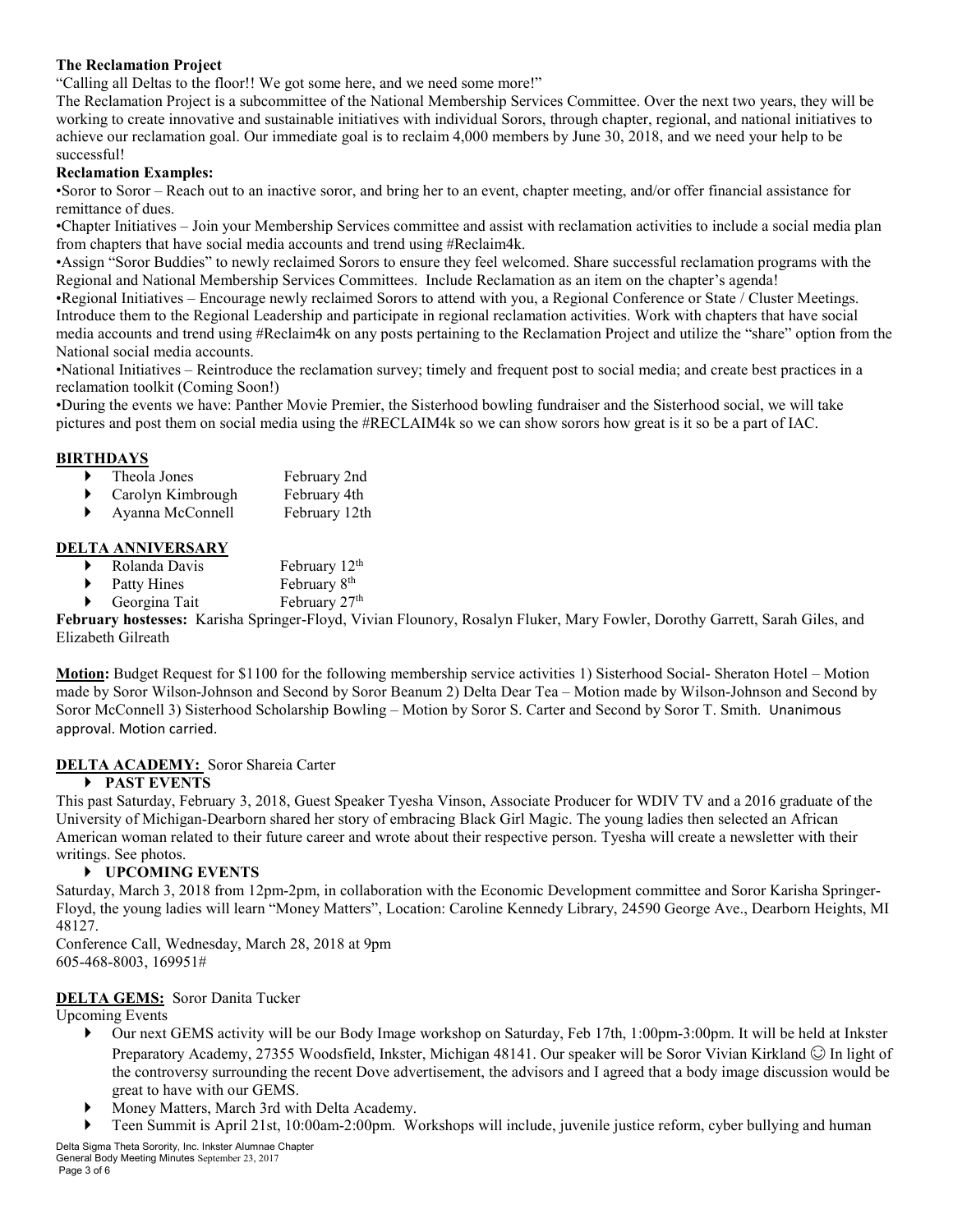trafficking. The venue is pending.

Committee meeting - 1st Monday of the month. Dial-in #(641) 715-3580 Access code #173883

### **ARTS & LETTERS:** Soror Tracey Causey-Bryant **ACTION ITEMS:**

- Red Carpet Event *"Black Panther" 2/16/18 @ 6:30 pm*
- Private Screening at Emagine Canton
- Tickets sold out 126 seat theater
- Black Cast Trivia Quiz
- Raffles/Prizes
- Best Wakanda and Black Panther Attire prize
- National Arts & Letters DSTv Initiative
- "Tell Them We Are Rising: The Story of Black Colleges and Universities" as part of Deltas See Television Initiative (DSTv) This documentary, which covers the 150 year history of the educational institutions that have long stood as symbols of hope and progress within our communities, will air on PBS' Independent Lens on Mon. Feb.  $19<sup>th</sup>$  @ 9pm est.
- We will publicize the viewing of this DSTv to celebrate the legacy of our HBCU's.
- A Discussion will take place via Facebook during the viewing of the documentary and a brief electronic quiz will be shared during our Chapter Meeting and we will award a prize to the winner.

## **UPCOMING EVENTS**

- Dance Theater of Harlem Sat. March 24th 7:30 pm
	- We have options to choose from
	- Box seats \$85 with 8 or 12 seat sections
	- Main floor seats sold in sets of 10 for \$55 or \$59 each
	- To secure either one we must put down a 30% deposit.
- Coffee and Conversations
	- Featured Book Talk in April followed
	- We will showcase a selected black book to read and discuss over coffee/tea and light snacks.
	- *"The Drawing Board"* by Andre Ebron \$9.99 paperback/ \$4.99 Kindle
	- Available on Amazon, Kindle, Audiobooks and Book Stores
	- Follow up "Vision Board Party" in May (If May Week days are still available)

◦

**Motion:** Secure 30% deposit for Dance Theatre of Harlem. Moved by S. Carter and Second by Soror Crowder. Unanimous approval. Motion carried.

## **PHYSICAL & MENTAL HEALTH:** Soror Shawn Dickson

- Eating Heart Smart Go Red
	- Saturday, February 24, 2018
	- ▶ Following Chapter Meeting Simmons Center
- Mindfulness /Mental Health Awareness
	- Sunday, March 18, 2018 2-4pm
	- Caroline Kennedy Library

### **POLITICAL AWARENESS:** Soror Lisa Harston-LeDoux

Upcoming Events

- DDNC 3/9-3/13/18. IAC representative. (Bring IAC brochure)
- DDSC 4/17/18. IAC-parking
- Expungement Fair 5/19/18, 10am-2pm
- Next conference call: Wednesday, February 21at 9:00pm Dial in # 563-99-2090, access code# 393789

## **COMMUNITY SERVICE:** Soror Treva Smith

The pancake breakfast public service event has been rescheduled to Saturday, June 2, 2018 due to inclement weather. All members of Delta Sigma Theta Sorority, Inc. are members of the Community Service Committee. All are welcome to participate in community service events.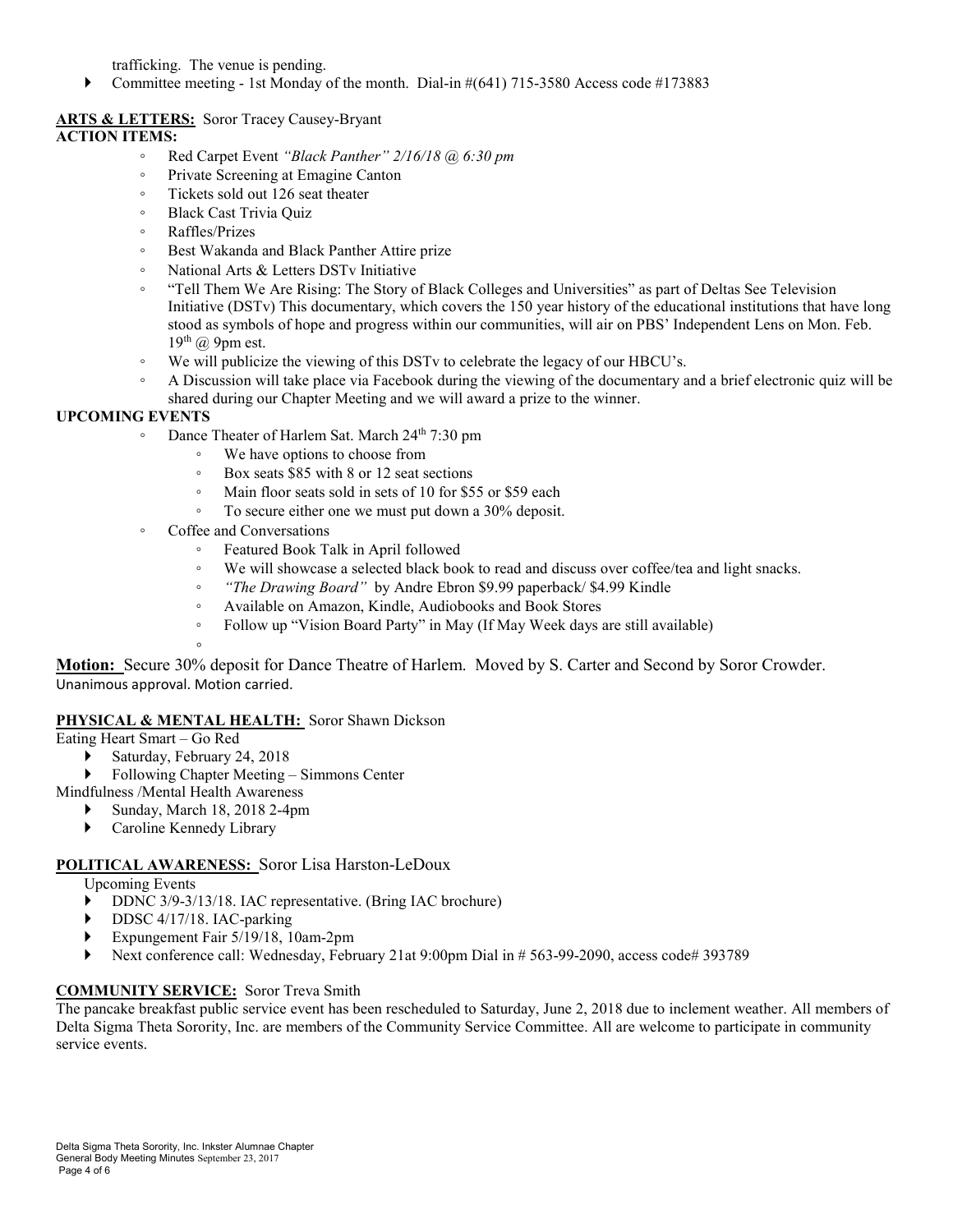### **NPHC**: Soror Juanita Bell

#### **Upcoming events:**

- ▶ Zeta Phi Beta Wine Tasting and Poetry
	- February 9th
	- Charles H. Wright Museum of African American History
	- 7:30 11:30
	- Delta Sigma Theta Ann Arbor Alumnae Chapter
		- Denim & R&B
		- February 10th
		- Polo Fields Golf and Country Clubs
		- 2955 Packard Rd. Ypsilanti, MI 48198
		- \$50.00 per person
- Black Panther Movie Premier
	- Alpha Kappa Alpha
	- February 16th Emagine Theater Royal Oak
	- Doors open at 6:30 movie starts at 7:00
	- \$25 per person included popcorn and pop
- An afternoon with the Ques
	- Black Panther Movie
	- Sunday February 18, 2018
	- Bel Air Luxury Cinema
	- 10100 East 8 Mile Rod Detroit, MI
	- 4:00 pm show
	- Tickets \$20 in advance

### **Ads/Publicity:** Soror Paula Wiley

- **1.** Ladies of Zeta Phi Beta Luncheon March 17<sup>th</sup> Quarter page for \$50 Moved by Soror Wiley and Second by Soror S. Carter. Unanimous approval. Motion carried.
- **2.** Tau Chapter Scholarship Ball request for a half-page \$50. Moved by Soror Wiley and Second T. Smith Unanimous approval. Motion carried.
- **3.** Alpha Phi Alpha Black & Gold Ball Ann Arbor Event request for a half page ad \$65 Moved by Soror Wiley and Second by Soror McConnell Unanimous approval. Motion carried.

### **May Week:** Soror Adrena Crowder

- Ford Garage Event -5/14/2018
- Puerto Rico, USVI relief efforts 5/15/2018
- Puerto Rico USVI relief efforts Social Media Day 5/16/2018
- Delta Dears Tea 5/17/2018
	- Roses are Red Tea will be held at Rose's Restaurant and Lounge. Located at 201 N. Canton Center Rd. Canton MI, from 12-3:00. This is a closed event
- Hustle Night 5/18/2018
- Expungement Fair 5/19/2018
- **Church at New Hope Baptist Church 5/20/2018** 
	- We want to give a donation to the church and will ask Sorors to donate in advance.

### **UNFINISHED BUSINESS:**

Motion: Donation for Sorors we loss in the Sorority. Request to remove \$200 from Hospitality budget for the four Sorors Moved by Soror S. Carter and second by Soror Beanum Unanimous approval. Motion carried.

### **NEW BUSINESS:**

### **Announcements**:

### **Adjournment**

Motion to adjourn meeting, Soror S. Carter seconded by Soror Umstead. Motion carried unanimously Meeting adjourned at 8:46 p.m.